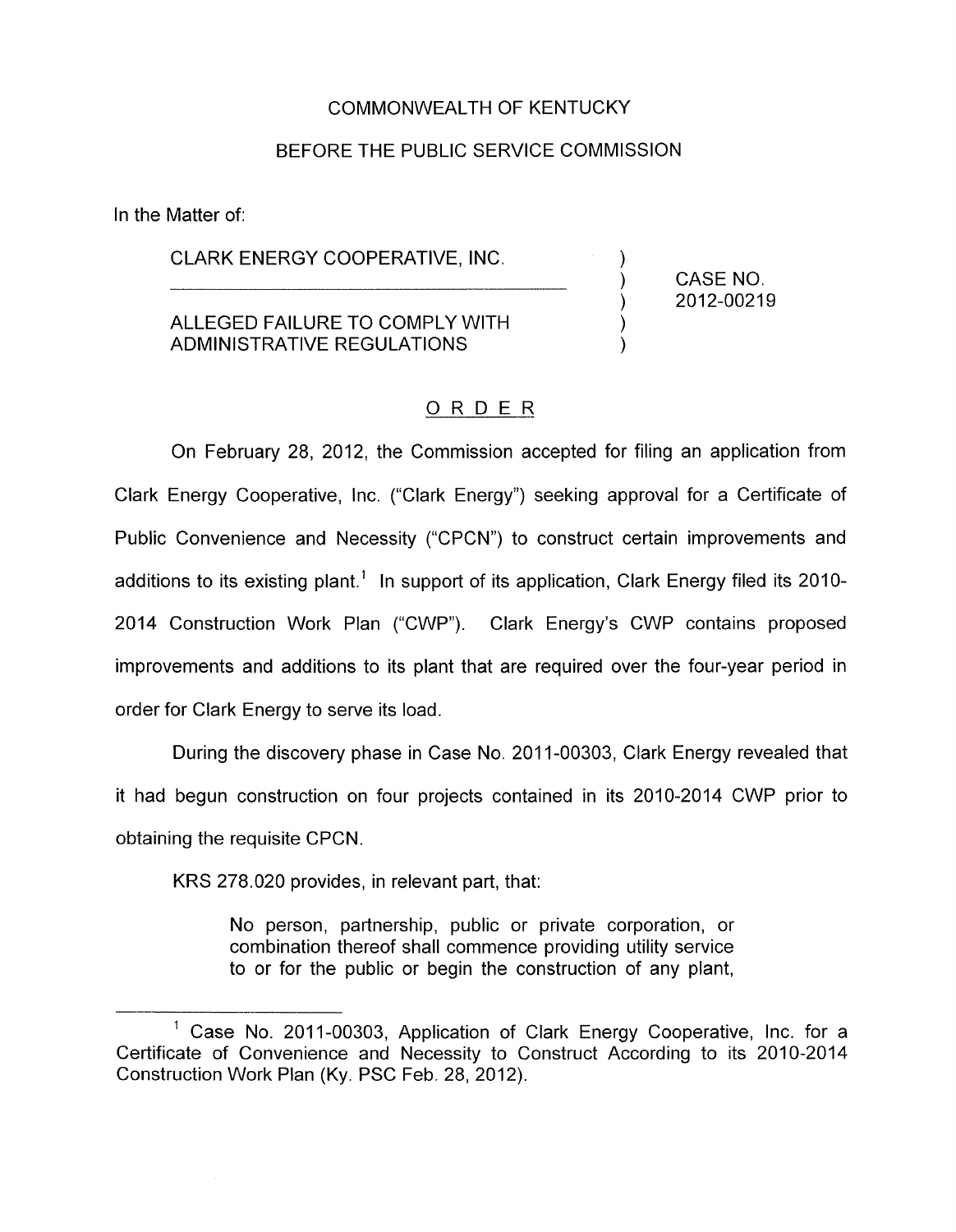equipment, property, or facility for furnishing to the public any of the services enumerated in KRS 278.010, except retail electric suppliers for service connections to electricconsuming facilities located within its certified territory and ordinary extensions of existing systems in the usual course of business, until that person has obtained from the Public Service Commission a certificate that public convenience and necessity require the service or construction.

Because Clark Energy has apparently failed to obtain a CPCN before beginning the construction described in its 2010-2014 CWP, the Commission finds it necessary to investigate this matter further. The Commission finds that a prima facie case has been made that Clark Energy violated KRS 278.020(1) by beginning construction without first obtaining a CPCN. Therefore, the Commission establishes this investigation into Clark Energy's apparent failure to comply with KRS 278.020 in order to determine whether it is appropriate to assess a civil penalty pursuant to KRS 278.990 for Clark Energy's apparent violation of KRS 278.020.

The Commission, on its own motion, HEREBY ORDERS that:

1. Clark Energy shall submit to the Commission, within 20 days of the date of this Order, a written response to the allegations contained in this Order.

2. Clark Energy shall appear on August 8, 2012 at 1O:OO a.m., Eastern Daylight Time, in Hearing Room 1 of the Commission's offices at 211 Sower Boulevard in Frankfort, Kentucky, for the purpose of presenting evidence concerning the alleged violations of KRS 278.020 and to show cause why it should not be subject to the penalties prescribed in KRS 278.990(1) for this alleged violation.

**3.** At the scheduled hearing in this matter, Clark Energy shall be prepared to present evidence on the adequacy and reasonableness of its practices related to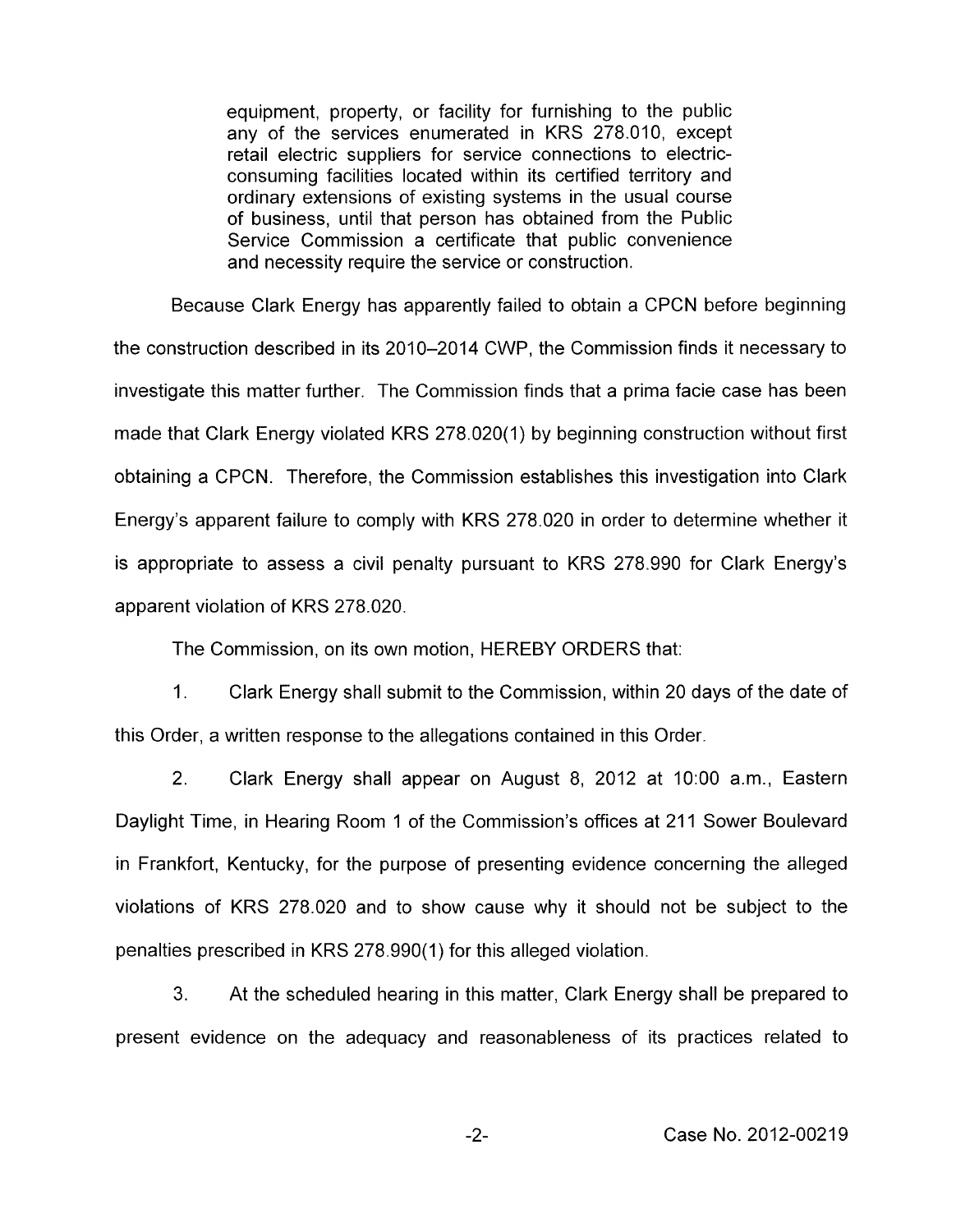ensuring that CPCN filings are timely and properly made and whether such practices require revision.

**4.**  The August 8, 2012 hearing shall be recorded by videotape only.

5. Any request for an informal conference with Commission Staff shall be set forth in writing and filed with the Commission within 20 days of the date of this Order.

6. The record of Case No. 2011-00303 shall be incorporated herein by reference.

By the Commission



ATTEST:

Stephanie Bul de fall Den

Case No. 2012-00219